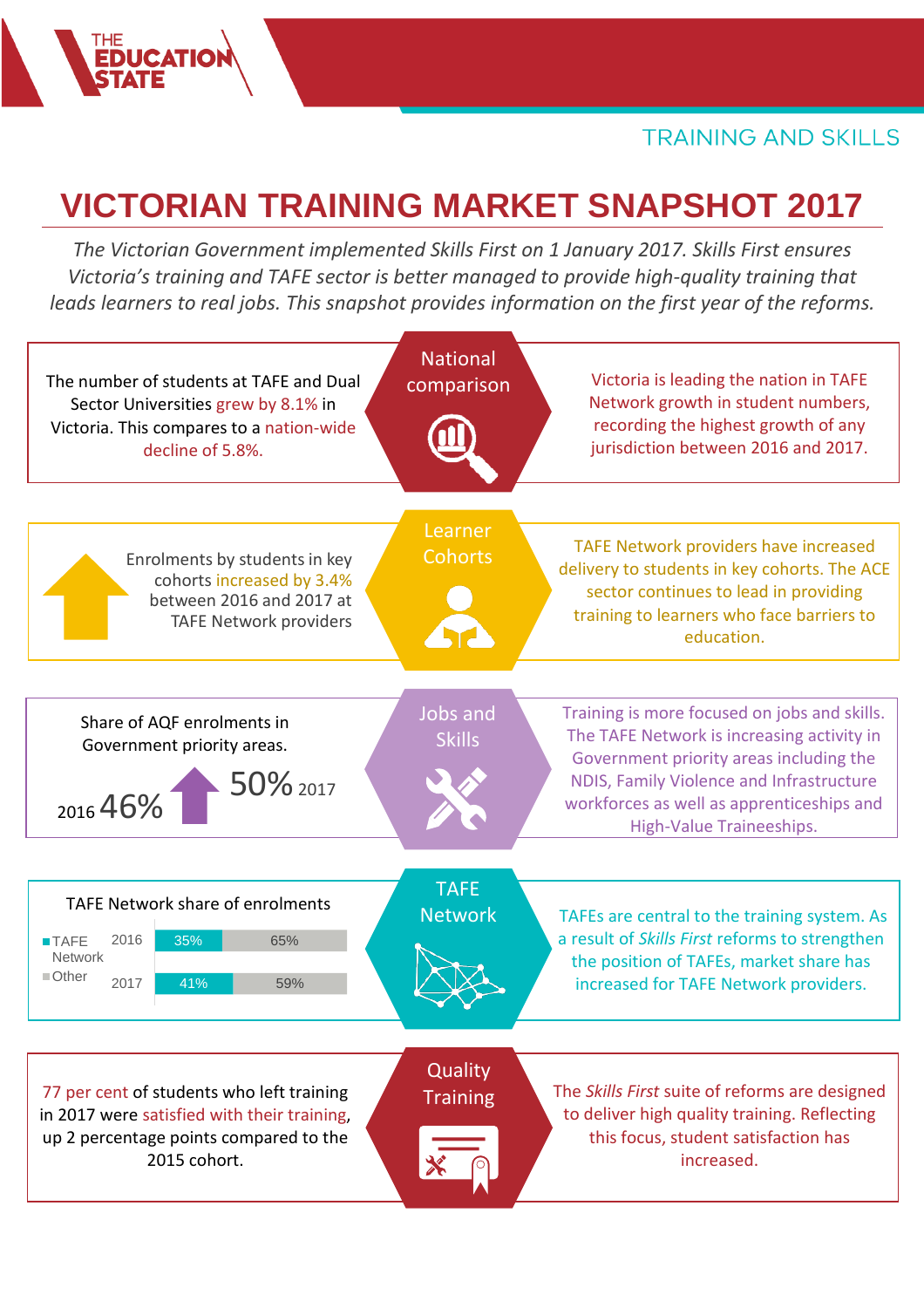## **NATIONAL COMPARISONS**

- While training activity in Victoria has declined overall, Victoria is leading the nation in TAFE Network growth. The number of students at TAFE and Dual Sector University providers grew by 8.1 per cent in Victoria between 2016 and 2017, the highest recorded rate of any jurisdiction.
- This is a positive result and demonstrates the impact that *Skills First* is having in strengthening the position of TAFEs.
- Around 314,600 students undertook government-funded VET training in Victoria in 2017, the second-highest number of any jurisdiction.
- In 2017, 7.3 per cent of working age Victorians participated in government-funded VET. This is comparable with the national participation rate.

### **Chart 1. Change in government-funded students at TAFE institutes, Dual Sector and other government providers (2016 to 2017)**



Source: NCVER VOCSTATS, Government-funded students and courses, VET Students.

• Data from the Census shows that attainment of non-school qualifications is increasing in Victoria. The proportion of Victorians aged 15 or above with a Certificate level qualification grew from 15.3 per cent in 2006, to 16.4 per cent in 2011 and 16.9 per cent in 2016.

| Table 1. Students by state or territory and provider type, 2017 |             |                          |                          |                          |              |              |  |  |
|-----------------------------------------------------------------|-------------|--------------------------|--------------------------|--------------------------|--------------|--------------|--|--|
|                                                                 |             | <b>Dual</b>              | <b>Other</b>             |                          |              |              |  |  |
|                                                                 | <b>TAFE</b> | <b>Sector</b>            | Govt.                    | <b>ACE</b>               | <b>Other</b> | <b>Total</b> |  |  |
| <b>Victoria</b>                                                 | 112,747     | 32,162                   | $\overline{\phantom{0}}$ | 42,389                   | 127,327      | 314,628      |  |  |
| <b>New South Wales</b>                                          | 261,275     |                          | 2,615                    | 18,607                   | 140,626      | 423.114      |  |  |
| Queensland                                                      | 55.424      | 4,462                    | $\overline{\phantom{a}}$ | 4,186                    | 148,229      | 212,312      |  |  |
| <b>South Australia</b>                                          | 38,096      | $\overline{\phantom{a}}$ | $\overline{\phantom{a}}$ | 2,269                    | 22,561       | 62,930       |  |  |
| <b>Western Australia</b>                                        | 71,852      | 344                      | 5,337                    | 724                      | 33,257       | 111,514      |  |  |
| <b>Tasmania</b>                                                 | 14,590      |                          | $\overline{\phantom{a}}$ | $\overline{\phantom{a}}$ | 13,082       | 27,677       |  |  |
| <b>Northern Territory</b>                                       | 1.914       | 9,884                    | $\overline{\phantom{a}}$ | $\overline{\phantom{a}}$ | 9,580        | 21,390       |  |  |
| <b>Australian Capital Territory</b>                             | 11,382      | $\overline{\phantom{a}}$ | $\overline{\phantom{a}}$ | $\overline{\phantom{a}}$ | 5,488        | 16,869       |  |  |
| <b>Australia</b>                                                | 567,289     | 46.864                   | 7,953                    | 68.174                   | 500,160      | 1,190,430    |  |  |

Source: NCVER VOCSTATS, Government-funded students and courses, VET Students.

#### **Table 2. Estimated participation rate of people aged 15-64 in VET, by state and territory**

|                                     |       |       |       | PP change |
|-------------------------------------|-------|-------|-------|-----------|
|                                     | 2015  | 2016  | 2017  | 2016-17   |
| <b>Victoria</b>                     | 9.4%  | 8.0%  | 7.3%  | $-0.7$    |
| <b>New South Wales</b>              | 6.4%  | 8.8%  | 8.1%  | $-0.7$    |
| Queensland                          | 7.0%  | 6.7%  | 6.6%  | $-0.2$    |
| <b>South Australia</b>              | 7.6%  | 6.3%  | 5.6%  | $-0.7$    |
| <b>Western Australia</b>            | 7.4%  | 6.9%  | 6.4%  | $-0.4$    |
| <b>Tasmania</b>                     | 8.6%  | 8.7%  | 8.4%  | $-0.3$    |
| <b>Northern Territory</b>           | 12.1% | 12.4% | 11.9% | $-0.5$    |
| <b>Australian Capital Territory</b> | 6.0%  | 5.7%  | 6.0%  | 0.3       |
| <b>Australia</b>                    | 7.6%  | 7.8%  | 7.2%  | $-0.5$    |

Sources: Australian Bureau of Statistics (ABS), Australian Demographic Statistics, June 2017, table 59, cat.no.3101.0. NCVER VOCSTATS Government-funded students and courses. PP = percentage point change, the mathematical difference between 2017 and 2016 estimates.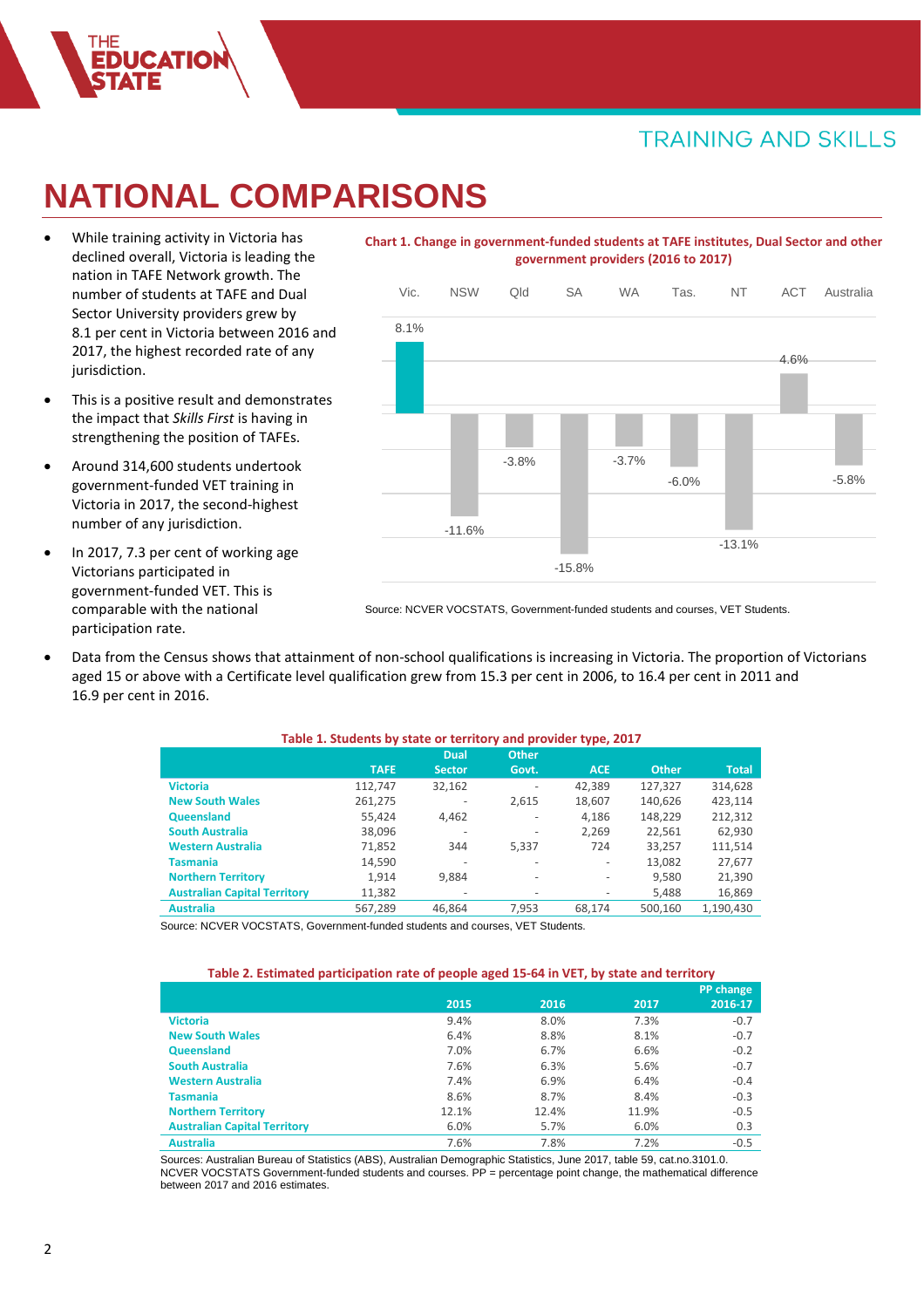## **HIGHER QUALITY VET SYSTEM**

- Training activity in Victoria has declined annually since the historically high peak in 2012. This reflects subsidy changes, previous policies designed to manage expenditure through eligibility, as well as the effects of the Government's response to the 2015 Quality Review and the 2017 *Skills First* reforms.
- These two recent reforms are explicitly designed to shift the focus of government support from high-volume toward high-quality training that leads to real jobs for students and provides the skills industry needs.
- Market share is shifting towards TAFE Network and Community providers. The *Skills First* reforms recognise a distinct role for the TAFE Network in providing quality training that meets the needs of industry, students and communities.
- In addition, from 1 January 2019, Free TAFE for Priority Courses is reducing the financial barrier for students wanting to train in courses that lead to jobs in demand from Victorian employers.

| provider type        |                      |         |                |         |          |  |  |  |
|----------------------|----------------------|---------|----------------|---------|----------|--|--|--|
|                      |                      |         |                |         | % change |  |  |  |
|                      | <b>Provider type</b> | 2015    | 2016           | 2017    | 2016-17  |  |  |  |
| <b>Students</b>      | <b>TAFE</b>          | 91,204  | 90,226         | 95,808  | 6%       |  |  |  |
|                      | Dual Sector          | 27,704  | 28,255         | 30,099  | 7%       |  |  |  |
|                      | <b>ACE</b>           | 48,344  | 44,681         | 46,624  | 4%       |  |  |  |
|                      | Private              | 210,579 | 157,928        | 119,739 | $-24%$   |  |  |  |
|                      | All                  | 377,831 | 321,090        | 292,270 | $-9%$    |  |  |  |
| <b>Enrolments</b>    | <b>TAFE</b>          | 108,024 | 104,013        | 109,005 | 5%       |  |  |  |
|                      | Dual Sector          | 31,056  | 30,897         | 32,637  | 6%       |  |  |  |
|                      | ACE                  | 70,623  | 64,728         | 70,544  | 9%       |  |  |  |
|                      | Private              | 253,666 | 183,768        | 134,217 | $-27%$   |  |  |  |
|                      | All                  | 463,369 | 383,406        | 346,403 | $-10%$   |  |  |  |
| <b>Commencements</b> | <b>TAFE</b>          | 69,155  | 67,392         | 67,991  | 1%       |  |  |  |
|                      | Dual Sector          | 20,148  | 20,398         | 21,522  | 6%       |  |  |  |
|                      | <b>ACE</b>           | 64,121  | 58,272         | 64,675  | 11%      |  |  |  |
|                      | Private              | 158,024 | 101,894        | 67,396  | $-34%$   |  |  |  |
|                      | All                  | 311,448 | 247,956        | 221,584 | $-11%$   |  |  |  |
| <b>Providers</b>     | <b>TAFE</b>          | 13      | 12             | 12      |          |  |  |  |
|                      | Dual Sector          | 4       | $\overline{4}$ | 4       |          |  |  |  |
|                      | ACE                  | 275     | 266            | 259     | $-3%$    |  |  |  |
|                      | Private              | 376     | 354            | 322     | -9%      |  |  |  |
|                      | All                  | 668     | 636            | 597     | $-6%$    |  |  |  |

**Table 3. Numbers of students, enrolments, commencements and providers by** 

Source: DET training market data.

• Student satisfaction with training has increased. Over three quarters of VET students (77 per cent) who left training in 2017 were satisfied with their training, up 2 percentage points compared to the 2015 cohort. Employer satisfaction with training has also improved slightly.



#### **Chart 3. Market share of commencements by provider type**



Source: DET training market data.

#### **Table 4. Student and employer satisfaction**

Source: DET training market data.

|                                           | 2015  | 2016  | 2017  | PP change<br>2016-17 |
|-------------------------------------------|-------|-------|-------|----------------------|
| Share of students who achieved their main |       |       |       |                      |
| reason for training                       | 67.2% | 72.7% | 73.2% | 0.5                  |
| Share of students who gained improved     |       |       |       |                      |
| employment status after training          | 44.5% | 42.4% | 46.2% | 3.8                  |
| Share of students who are satisfied with  |       |       |       |                      |
| their training                            | 75.0% | 76.5% | 77.0% | 0.5                  |
| Share of employers who are satisfied with |       |       |       |                      |
| their staff's training                    | 76.5% | 76.8% | 77.6% | 0.8                  |

Source: DET student and employer survey. Year represents the year students left training. PP = percentage point change, the mathematical difference between 2017 and 2016 results.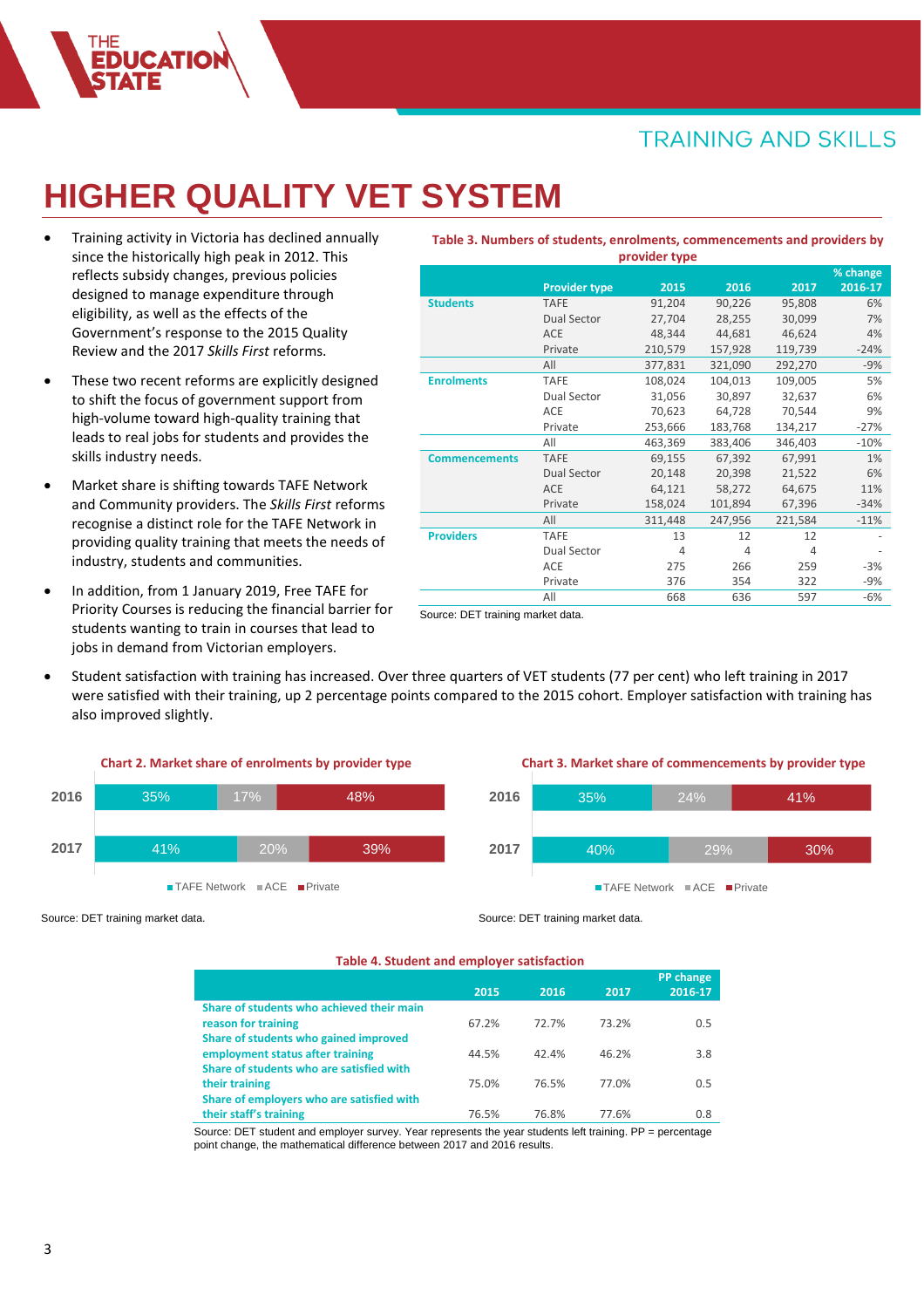# **TRAINING FOR REAL JOBS**

- The *Skills First* reforms focus on quality training that leads to jobs and supports industry strategies designed to strengthen apprenticeships and high-value traineeships.
- TAFE Network providers have increased their delivery in identified Government priority areas - training to support the NDIS, Family Violence and Infrastructure workforces as well as apprenticeship and High-Value Traineeships.
- VET enrolments reflect industry employment patterns – with top employing industries also responsible for high shares of enrolments.
- For example, the top industry for VET enrolments, Health Care and Social Assistance, also has the highest share of employment by VET-educated people.
- The top five industry areas represented 48 per cent of industry-aligned enrolments in 2017, 49 per cent of which were delivered by TAFE Network providers.
- Enrolments by apprentices have increased, further reflecting the focus on training that leads to jobs.
- Traineeship enrolments significantly decreased at private providers, leading to an overall Victorian decrease.
- However, TAFEs have increased traineeship enrolments considerably; and this is reflected in the TAFE market share increasing from 19 per cent to 27 per cent between 2016 and 2017.
- The top five industries for apprenticeship enrolments accounted for 96 per cent of overall apprenticeship enrolments, with significant increases in the Construction industry reflecting the Government's commitment to Victoria's Infrastructure workforce.

| Table 5. Enrolments in Government priority areas by provider type |                      |                          |        |        |             |
|-------------------------------------------------------------------|----------------------|--------------------------|--------|--------|-------------|
|                                                                   |                      |                          |        |        | % change    |
| <b>Priority area</b>                                              | <b>Provider type</b> | 2015                     | 2016   | 2017   | $2016 - 17$ |
| <b>NDIS</b>                                                       | <b>TAFE</b>          | 8,682                    | 8,029  | 8,738  | 9%          |
|                                                                   | Dual Sector          | 2,311                    | 2,509  | 2,933  | 17%         |
|                                                                   | <b>ACE</b>           | 6,118                    | 4,520  | 4,063  | $-10%$      |
|                                                                   | Private              | 27,303                   | 19,583 | 14,092 | $-28%$      |
|                                                                   | All                  | 44,414                   | 34,641 | 29,826 | $-14%$      |
| <b>Family Violence</b>                                            | <b>TAFE</b>          | 14,705                   | 13,926 | 15,901 | 14%         |
|                                                                   | <b>Dual Sector</b>   | 5,038                    | 5,262  | 5,785  | 10%         |
|                                                                   | ACE                  | 10,087                   | 7,994  | 7,459  | $-7%$       |
|                                                                   | Private              | 55,283                   | 47,381 | 39,690 | $-16%$      |
|                                                                   | All                  | 85,113                   | 74,563 | 68,835 | $-8%$       |
| <b>Infrastructure</b>                                             | <b>TAFE</b>          | 23,654                   | 22,279 | 22,414 | 1%          |
|                                                                   | Dual Sector          | 7,571                    | 7,848  | 8,384  | 7%          |
|                                                                   | <b>ACE</b>           | $\overline{\phantom{0}}$ |        |        |             |
|                                                                   | Private              | 23,419                   | 23,313 | 18,331 | $-21%$      |
|                                                                   | All                  | 54,644                   | 53,440 | 49,129 | $-8%$       |
| <b>High-Value Traineeships</b>                                    | <b>TAFE</b>          | 1,233                    | 1,520  | 2,151  | 42%         |
|                                                                   | <b>Dual Sector</b>   | 25                       | 25     | 38     | 52%         |
|                                                                   | <b>ACE</b>           | 691                      | 609    | 575    | $-6%$       |
|                                                                   | Private              | 6,933                    | 6,452  | 5,619  | $-13%$      |
|                                                                   | All                  | 8,882                    | 8,606  | 8,383  | $-3%$       |

Source: DET Training market data. The priority areas are not mutually exclusive. NDIS, Family Violence and High-Value Traineeship courses are defined in the *2017 Funded Courses List*, Infrastructure courses in the *Jobs and Training Needs Reports*. Equivalent superseded courses are also included.

| Table 6. Apprentices and Trainees, enrolments by provider type |                      |        |        |        |           |  |  |  |  |  |
|----------------------------------------------------------------|----------------------|--------|--------|--------|-----------|--|--|--|--|--|
|                                                                |                      |        |        |        | % change  |  |  |  |  |  |
|                                                                | <b>Provider type</b> | 2015   | 2016   | 2017   | 2016-2017 |  |  |  |  |  |
| <b>Apprentices</b>                                             | <b>TAFE</b>          | 25,183 | 24,032 | 26,767 | 11%       |  |  |  |  |  |
|                                                                | Dual Sector          | 6,363  | 6,562  | 6,955  | 6%        |  |  |  |  |  |
|                                                                | <b>ACE</b>           | 80     | 81     | 98     | 21%       |  |  |  |  |  |
|                                                                | Private              | 11,315 | 12,144 | 12,382 | 2%        |  |  |  |  |  |
|                                                                | All                  | 42,941 | 42,819 | 46,202 | 8%        |  |  |  |  |  |
| <b>Trainees</b>                                                | <b>TAFE</b>          | 4,258  | 4,312  | 5,366  | 24%       |  |  |  |  |  |
|                                                                | Dual Sector          | 522    | 433    | 424    | $-2%$     |  |  |  |  |  |
|                                                                | <b>ACE</b>           | 1,336  | 1,242  | 1,276  | 3%        |  |  |  |  |  |
|                                                                | Private              | 19,798 | 16,511 | 12,843 | $-22%$    |  |  |  |  |  |
|                                                                | All                  | 25,914 | 22.498 | 19.909 | $-12%$    |  |  |  |  |  |

Source: DET training market data.

#### **Table 7. Top 5 industries for apprentice enrolments**

|                                        |        |        |        | % change |
|----------------------------------------|--------|--------|--------|----------|
|                                        | 2015   | 2016   | 2017   | 2016-17  |
| <b>Construction</b>                    | 23,137 | 24,598 | 27,222 | 11%      |
| <b>Other Services</b>                  | 7.641  | 7.273  | 8.011  | 10%      |
| <b>Manufacturing</b>                   | 4.554  | 4.215  | 4.252  | 1%       |
| <b>Accommodation and Food Services</b> | 3,343  | 3,056  | 2,918  | $-5%$    |
| <b>Retail Trade</b>                    | 2.025  | 1.752  | 1.960  | 12%      |

Source: DET training market data.

#### **Table 8. Enrolments by broad industry area – Top 5**

|                                                        |        | <b>Enrolments</b> |        |            |            |  |  |  |  |
|--------------------------------------------------------|--------|-------------------|--------|------------|------------|--|--|--|--|
|                                                        |        |                   |        |            | employment |  |  |  |  |
|                                                        | 2015   | 2016              | 2017   | 2017 share | share      |  |  |  |  |
| <b>Health Care and Social Assistance</b>               | 88.327 | 76.788            | 68.016 | 26%        | 14%        |  |  |  |  |
| <b>Construction</b>                                    | 60.278 | 57.471            | 52.963 | 20%        | 15%        |  |  |  |  |
| <b>Other Services*</b>                                 | 21.744 | 19.501            | 17.299 | 7%         | 6%         |  |  |  |  |
| <b>Manufacturing</b>                                   | 28.348 | 21.273            | 16.478 | 6%         | 9%         |  |  |  |  |
| <b>Professional, Scientific and Technical Services</b> | 16.629 | 13.723            | 12.437 | 5%         | 5%         |  |  |  |  |

Source: DET training market data, ABS Census of Population and Housing. Training data includes Certificate II and above qualifications only, and excludes non-industry aligned qualifications. ABS Census data includes people with a highest prior qualification at the Certificate, Diploma or Advanced Diploma level. \*The Other Services industry includes a broad range of personal services; religious, civic, professional and other interest group services; selected repair and maintenance activities; and private households employing staff.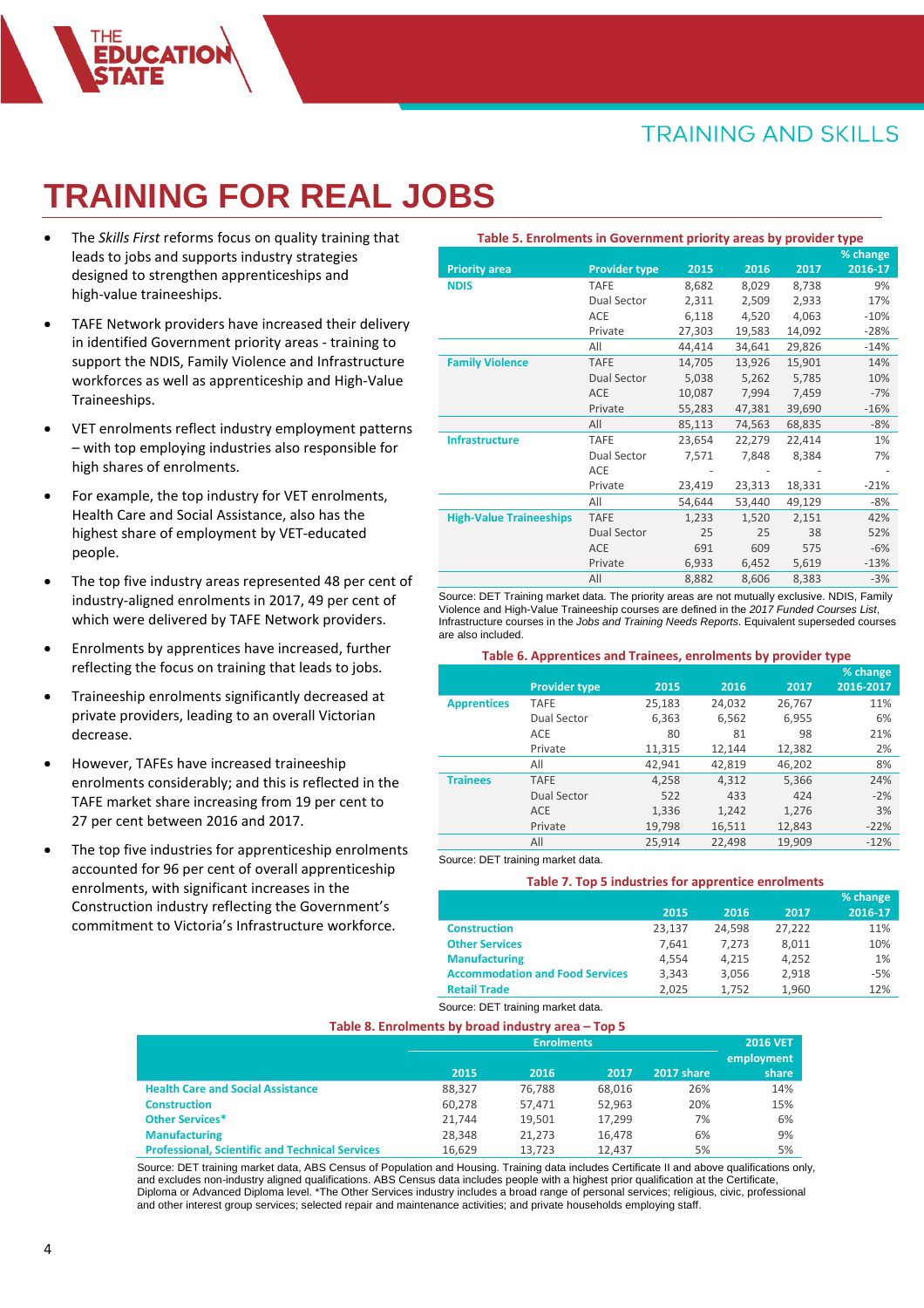# **EQUITABLE ACCESS**

- *Skills First* aims to ensure that all Victorians have access to high quality training, regardless of their age, background or postcode. For some cohorts such as unskilled unemployed people, participation in education and training can offer proportionally greater benefits.
- At TAFE Network providers, enrolments increased for three of five key cohorts. For example, enrolments by people (aged 20 to 64) without a prior qualification at the Certificate III or above level increased by 5 per cent. The overall number of enrolments by students in at least one of the key cohorts increased by 3.4 per cent between 2016 and 2017 at TAFE Network providers.
- The ACE sector continues to lead in providing training to learners who face barriers to education. In 2017, ACE providers were responsible for 39 per cent of foundation training enrolments, and foundation training grew 5 per cent at ACE providers between 2016 and 2017.
- The market-wide decline in training was observed across age groups. At TAFE Network providers, enrolments by both men and women increased, with the increase being greater for women.

| Table 9. Key cohorts, 2017                      |                   |                      |           |                               |           |  |  |  |  |
|-------------------------------------------------|-------------------|----------------------|-----------|-------------------------------|-----------|--|--|--|--|
|                                                 |                   | <b>All providers</b> |           | <b>TAFE Network providers</b> |           |  |  |  |  |
|                                                 |                   | % of total           | % change  | % of total                    | % change  |  |  |  |  |
| <b>Cohort</b>                                   | <b>Enrolments</b> | enrolments           | 2016-2017 | category                      | 2016-2017 |  |  |  |  |
| People with a disability                        | 41.847            | 12%                  | -8%       | 30%                           | $-2\%$    |  |  |  |  |
| Indigenous people                               | 6,127             | 2%                   | 1%        | 42%                           | 7%        |  |  |  |  |
| People with no prior Certificate III (20 to 64) | 179,502           | 52%                  | $-11%$    | 37%                           | 5%        |  |  |  |  |
| Early School Leavers (15 to 19)                 | 23,753            | 7%                   | $-11%$    | 62%                           | $-2\%$    |  |  |  |  |
| <b>Unemployed people</b>                        | 93,469            | 27%                  | $-13%$    | 28%                           | 3%        |  |  |  |  |

Source: DET training market data. The cohorts are not mutually exclusive.

### **Table 10. Foundation enrolments by provider type**

|                      |        |        |        | % change  |
|----------------------|--------|--------|--------|-----------|
| <b>Provider type</b> | 2015   | 2016   | 2017   | 2016-2017 |
| <b>TAFE</b>          | 10,735 | 9,508  | 10,768 | 13%       |
| <b>Dual Sector</b>   | 3,008  | 2,609  | 3,015  | 16%       |
| <b>ACE</b>           | 12,048 | 11,210 | 11,733 | 5%        |
| <b>Private</b>       | 16,098 | 7,842  | 4,882  | $-38%$    |
| All                  | 41,889 | 31,169 | 30,398 | $-2%$     |

Source: DET training market data.

#### **Table 11. Enrolments by gender and age group (working age people)**

|             |                   | <b>All providers</b> |         |         |           |         | <b>TAFE Network</b> |         |           |  |
|-------------|-------------------|----------------------|---------|---------|-----------|---------|---------------------|---------|-----------|--|
|             |                   |                      |         |         | % change  |         |                     |         | % change  |  |
| Gender      | Age group         | 2015                 | 2016    | 2017    | 2016-2017 | 2015    | 2016                | 2017    | 2016-2017 |  |
| Female      | $15 - 19$         | 36,981               | 29,485  | 26,048  | $-12%$    | 14,925  | 13,592              | 13,289  | $-2%$     |  |
|             | $20 - 24$         | 38,736               | 32,006  | 29,345  | -8%       | 12,859  | 12,971              | 13,572  | 5%        |  |
|             | $25 - 44$         | 82,374               | 71,346  | 69,008  | $-3%$     | 16,800  | 17,814              | 20,497  | 15%       |  |
|             | 45-64             | 52,999               | 45,004  | 42,604  | -5%       | 7,456   | 8,007               | 8,787   | 10%       |  |
|             | Working age total | 211,090              | 177,841 | 167,005 | -6%       | 52,040  | 52,384              | 56,145  | 7%        |  |
| <b>Male</b> | $15 - 19$         | 49,398               | 41,651  | 37,105  | $-11%$    | 26,784  | 24,349              | 23,811  | $-2%$     |  |
|             | $20 - 24$         | 56,634               | 48,322  | 44,459  | $-8%$     | 27,794  | 26,575              | 27,606  | 4%        |  |
|             | $25 - 44$         | 88,620               | 71,056  | 59,733  | $-16%$    | 24,351  | 23,773              | 25,699  | 8%        |  |
|             | 45-64             | 41,832               | 32,968  | 27,394  | $-17%$    | 7,414   | 7,024               | 7,440   | 6%        |  |
|             | Working age total | 236,484              | 193,997 | 168,691 | $-13%$    | 86,343  | 81,721              | 84,556  | 3%        |  |
| All         | $15 - 19$         | 86,425               | 71,179  | 63,217  | $-11%$    | 41,717  | 37,948              | 37,143  | $-2%$     |  |
|             | $20 - 24$         | 95,419               | 80,368  | 73,891  | -8%       | 40,661  | 39,557              | 41,230  | 4%        |  |
|             | $25 - 44$         | 171,581              | 142,888 | 129,118 | $-10%$    | 41,153  | 41,632              | 46,279  | 11%       |  |
|             | $45 - 64$         | 95,460               | 78,375  | 70,285  | $-10%$    | 14,873  | 15,045              | 16,245  | 8%        |  |
|             | Working age total | 448,885              | 372,810 | 336,511 | $-10%$    | 138,404 | 134,182             | 140,897 | 5%        |  |

Source: DET training market data. Note: Sums and totals do not match, as 'all' includes indeterminate/intersex/unspecified and unknown.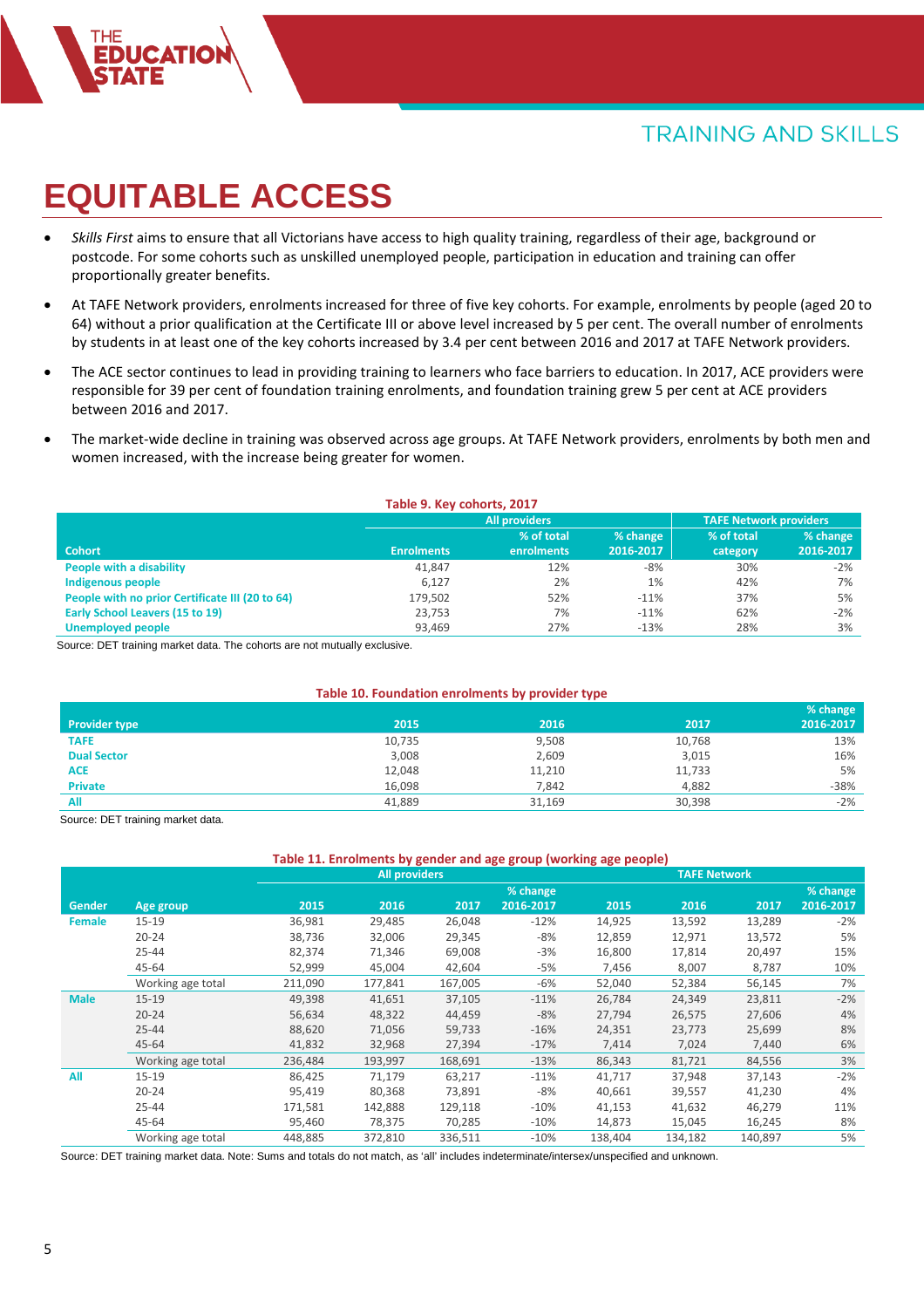# **TRAINING IN VICTORIA'S REGIONS**

- *Skills First* reforms implemented on 1 January 2017 involved a planned shift away from low-quality and low-value training, to higher quality and more targeted training aligned to workforce demands. This, combined with a 'quality blitz' leading to government funding contracts with fewer but higher quality training providers, has resulted in a smaller training and TAFE sector.
- The decline in Government-funded VET activity has been more pronounced in regional Victoria than in metropolitan Melbourne. In both cases this has been driven by fewer enrolments with private providers, while TAFE Network providers performed more strongly.
- To ensure the training needs of regional Victorians are being met, the Regional and Specialist Training Fund (RSTF) was implemented in 2017. The RSTF provides funding where there is a strong connection between industry, training and jobs outcomes, even in small cohorts, to provide regions and industries with access to a skilled workforce. Contracted training providers can apply to deliver courses through the RSTF at a higher subsidised rate to cover the additional costs associated with running smaller classes and in locations that carry higher staffing and resource costs.

| Table 12. Regional preakdown, providers, students and enrolments, 2017 |                      |                  |                 |               |                   |
|------------------------------------------------------------------------|----------------------|------------------|-----------------|---------------|-------------------|
|                                                                        |                      |                  |                 |               | <b>Enrolments</b> |
|                                                                        |                      |                  |                 |               | % change          |
| <b>Delivery region</b>                                                 | <b>Provider type</b> | <b>Providers</b> | <b>Students</b> | <b>Number</b> | 2016-2017         |
| <b>Barwon South West</b>                                               | <b>TAFE</b>          | 5                | 10,125          | 10,948        | $-3%$             |
|                                                                        | Dual Sector          |                  |                 |               |                   |
|                                                                        | <b>ACE</b>           | 24               | 4,392           | 5,695         | $-6%$             |
|                                                                        | Private              | 98               | 7,128           | 7,913         | $-37%$            |
|                                                                        | All                  | 127              | 21,645          | 24,556        | $-18%$            |
| <b>Grampians</b>                                                       | <b>TAFE</b>          | 3                | 386             | 414           | 49%               |
|                                                                        | <b>Dual Sector</b>   | $1\,$            | 3,169           | 3,472         | 9%                |
|                                                                        | <b>ACE</b>           | 28               | 2,008           | 2,820         | $-3%$             |
|                                                                        | Private              | 81               | 4,866           | 5,308         | $-18%$            |
|                                                                        | All                  | 113              | 10,429          | 12,014        | $-6%$             |
| <b>Loddon Mallee</b>                                                   | <b>TAFE</b>          | $\overline{7}$   | 6,321           | 7,115         | 7%                |
|                                                                        | Dual Sector          |                  |                 |               |                   |
|                                                                        | ACE                  | 34               | 2,808           | 3,987         | $-9%$             |
|                                                                        | Private              | 94               | 7,832           | 8,463         | $-22%$            |
|                                                                        | All                  | 135              | 16,961          | 19,565        | $-10%$            |
| <b>Hume</b>                                                            | <b>TAFE</b>          | 6                | 9,167           | 10,228        | $-9%$             |
|                                                                        | <b>Dual Sector</b>   |                  |                 |               |                   |
|                                                                        | <b>ACE</b>           | 31               | 1,888           | 2,791         | 0.3%              |
|                                                                        | Private              | 90               | 4,163           | 4,471         | $-25%$            |
|                                                                        | All                  | 127              | 15,218          | 17,490        | $-12%$            |
| <b>Gippsland</b>                                                       | <b>TAFE</b>          | $\overline{7}$   | 5,068           | 5,587         | $-1%$             |
|                                                                        | Dual sector          |                  |                 |               |                   |
|                                                                        | ACE                  | 24               | 1,910           | 2,987         | 23%               |
|                                                                        | Private              | 75               | 2,828           | 3,257         | $-25%$            |
|                                                                        | All                  | 106              | 9,806           | 11,831        | $-5%$             |
| <b>Regional Victoria Total</b>                                         | <b>TAFE</b>          | $\overline{9}$   | 30,963          | 34,195        | $-2%$             |
|                                                                        | <b>Dual Sector</b>   | $1\,$            | 3,169           | 3,472         | 9%                |
|                                                                        | <b>ACE</b>           | 119              | 13,005          | 18,279        | $-1%$             |
|                                                                        | Private              | 171              | 26,757          | 29,384        | $-27%$            |
|                                                                        | All                  | 300              | 73,894          | 85,330        | $-12%$            |
| <b>Metropolitan Melbourne Total</b>                                    | <b>TAFE</b>          | 11               | 65,041          | 74,979        | 8%                |
|                                                                        | <b>Dual Sector</b>   | 3                | 26,599          | 28,820        | 8%                |
|                                                                        | <b>ACE</b>           | 158              | 33,666          | 52,276        | 13%               |
|                                                                        | Private              | 299              | 93,171          | 104,914       | $-27%$            |
|                                                                        | All                  | 471              | 218,477         | 260,989       | $-9%$             |

### **Table 12. Regional breakdown, providers, students and enrolments, 2017**

Source: DET training market data. Excludes interstate, unknown, online etc. Providers may deliver training in more than one region, students may study in more than one region, and an enrolment may be delivered at multiple locations.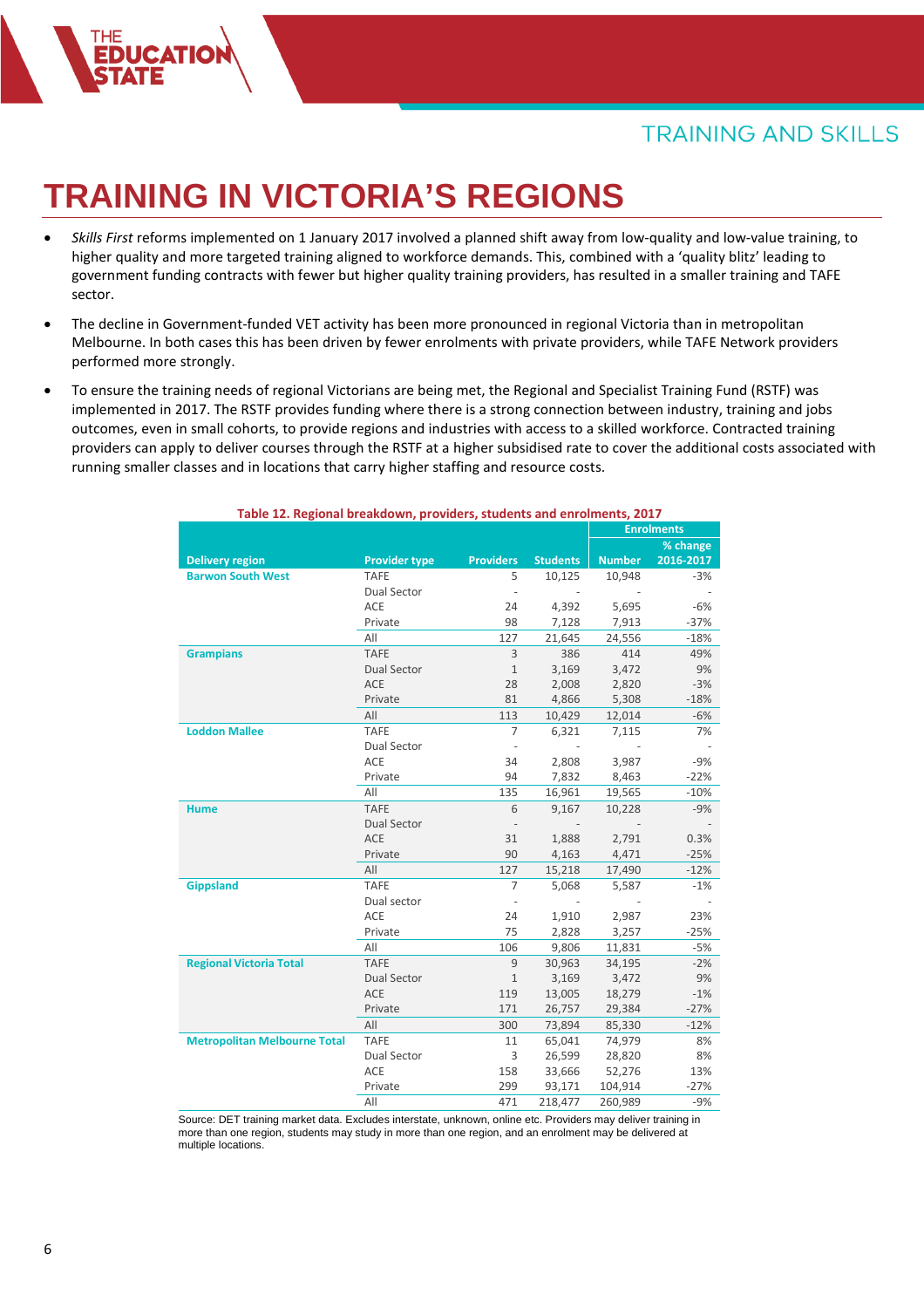# **NOTES ON THE DATA**

### *Data source*

The main source of vocational training statistics in this report is DET's training activity database referred to as Skills Victoria Training System (SVTS). This administrative data is reported to DET by Government-funded training providers.

SVTS data included in this report may differ to previous publications as classifications are updated from time to time to improve data quality and consistency across years. In addition, changes to reporting and data standards may lead to minor revisions to data previously reported.

SVTS data presented in this report is not comparable to other publicly available data such as:

- Victorian data held by the National Centre for Vocational Education Research (NCVER) due to adjustments made by the NCVER to allow for cross-jurisdiction comparisons. These adjustments transform data collected under various local rules by each State and Territory in Australia into a nationally consistent form by applying national counting rules, additional data cleaning and coding processes.
- Budget Paper No. 3 (Chapter 2 Department performance statements) because of differences in counting rules and definitions.

The main measures used in this report are students, course enrolments and commencements. Course commencements show the number of new course enrolments in a given year, as courses often take more than one year to complete. Course enrolments include both new commencements and continuing enrolments. A student may be enrolled in more than one course at a training provider during a given reporting period.

The report also draws on Victorian employment data from the Australian Bureau of Statistics and VET data which allows for inter-jurisdictional comparison from NCVER.

#### *Data scope*

This report covers Government-funded training activity only. Training activity for the full year 2017 is compared with the same period in 2015 and 2016 to provide a picture of changes and trends over time.

### *Learn Local and Adult and Community Education (ACE)*

The Training Market Report generally classifies providers as TAFE, Dual Sector, Adult and Community Education (ACE) or private. However, some data sources use a slightly different definition – Learn Local – rather than ACE. Only Learn Local organisations report activity through to the Adult, Community and Further Education Board, while ACE organisations are self-identified and are not required to do so. Some Learn Local organisations self-identify as private RTOs and are therefore not be included in the ACE definition.

#### *Industry classifications*

All industry titles and classifications included in this report are defined as per the Australian and New Zealand Standard Industrial Classifications (ANZSIC). For more information, see: www.abs.gov.au/ANZSIC.

Where a qualification is considered relevant across several industries, enrolments have been proportionally allocated across relevant ANZSIC industries using employment data as a guide.

#### *Foundation courses*

Foundation courses are identified as set out in the *Guidelines about Determining Student Eligibility and Supporting Evidence* for the relevant reporting period.

#### *Regional analysis*

Data on regional training is reported by the region in which the training was delivered (as distinct from the region where the student lives). Note a course can be delivered to a student across multiple regions. In these cases the course enrolment will be counted in each region in which it was delivered. Consequently, for tables that present data by delivery region, totals may not match the sum of their components.